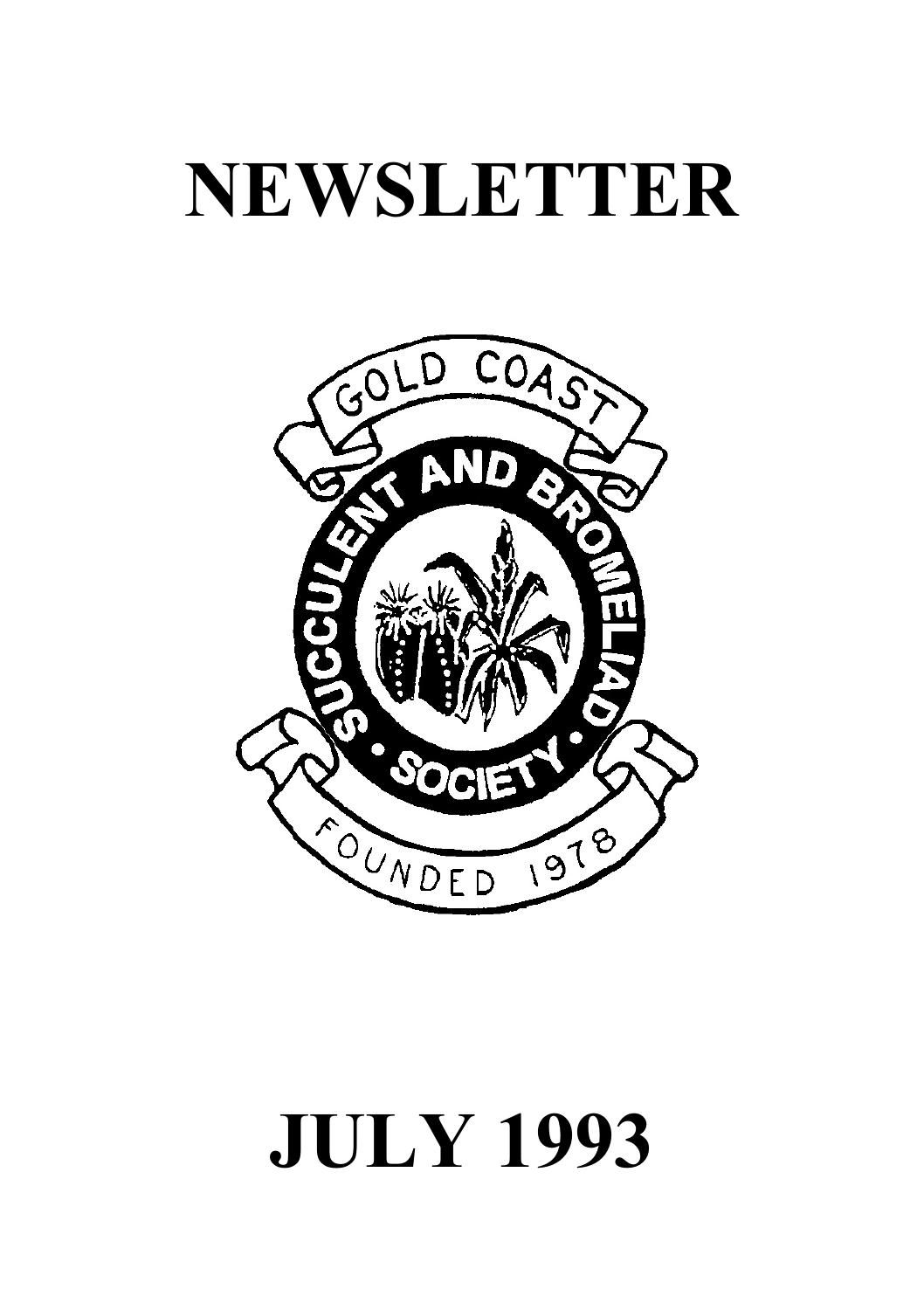#### **THE GOLD COAST SUCCULENT AND BROMELIAD SOCIETY**

| <b>PRESIDENT</b><br><b>IMMEDIATE PAST PRESIDENT</b><br><b>VICE PRESIDENT</b><br><b>SECRETARY</b> | Mary Nicholson<br>Olwen Ferris<br>Graham Besgrove<br>Vacant | 72 0993<br>77 1904<br>800 5431 |
|--------------------------------------------------------------------------------------------------|-------------------------------------------------------------|--------------------------------|
| <b>TREASURER</b>                                                                                 | Jum Daniels                                                 | 77 1469                        |
| <b>EDITOR</b>                                                                                    | Wendy Besgrove                                              |                                |
| PLANT SUB-COMMITTEE Olwen Ferris                                                                 |                                                             |                                |
|                                                                                                  | John Catlan                                                 |                                |
|                                                                                                  | Graham Besgrove                                             |                                |
|                                                                                                  | Terry Vogt                                                  |                                |
|                                                                                                  | John and Pat Carpenter                                      |                                |
| PLANT SALES SUPERVISOR                                                                           | Doug Reilly                                                 |                                |
| <b>LIBRARIAN</b>                                                                                 | John Catlan                                                 |                                |
| <b>CATERING SUPERVISOR</b>                                                                       | Irene Small                                                 |                                |
| RAFFLES SUPERVISOR                                                                               | Roy Wenzel                                                  |                                |
|                                                                                                  |                                                             |                                |

#### **MEETING DATES AND VENUE**

Our meetings are always held at the Red Cross Rooms, 11th Avenue, Palm Beach on the second Saturday of each month starting at 1.30 pm.

#### **DATES FOR YOUR DIARY**

#### **JULY**

10 Committee Meeting at 12.30 pm Regular Meeting: Slides and Auction of Letter Holder

## $\begin{array}{c}\n\textbf{AUGUST} \\
7 & 8\n\end{array}$

- 7 & 8 Display at Carrara: Pioneer Rally<br>14 Regular Meeting
- Regular Meeting

## **SEPTEMBER**

Regular Meeting and Cent Auction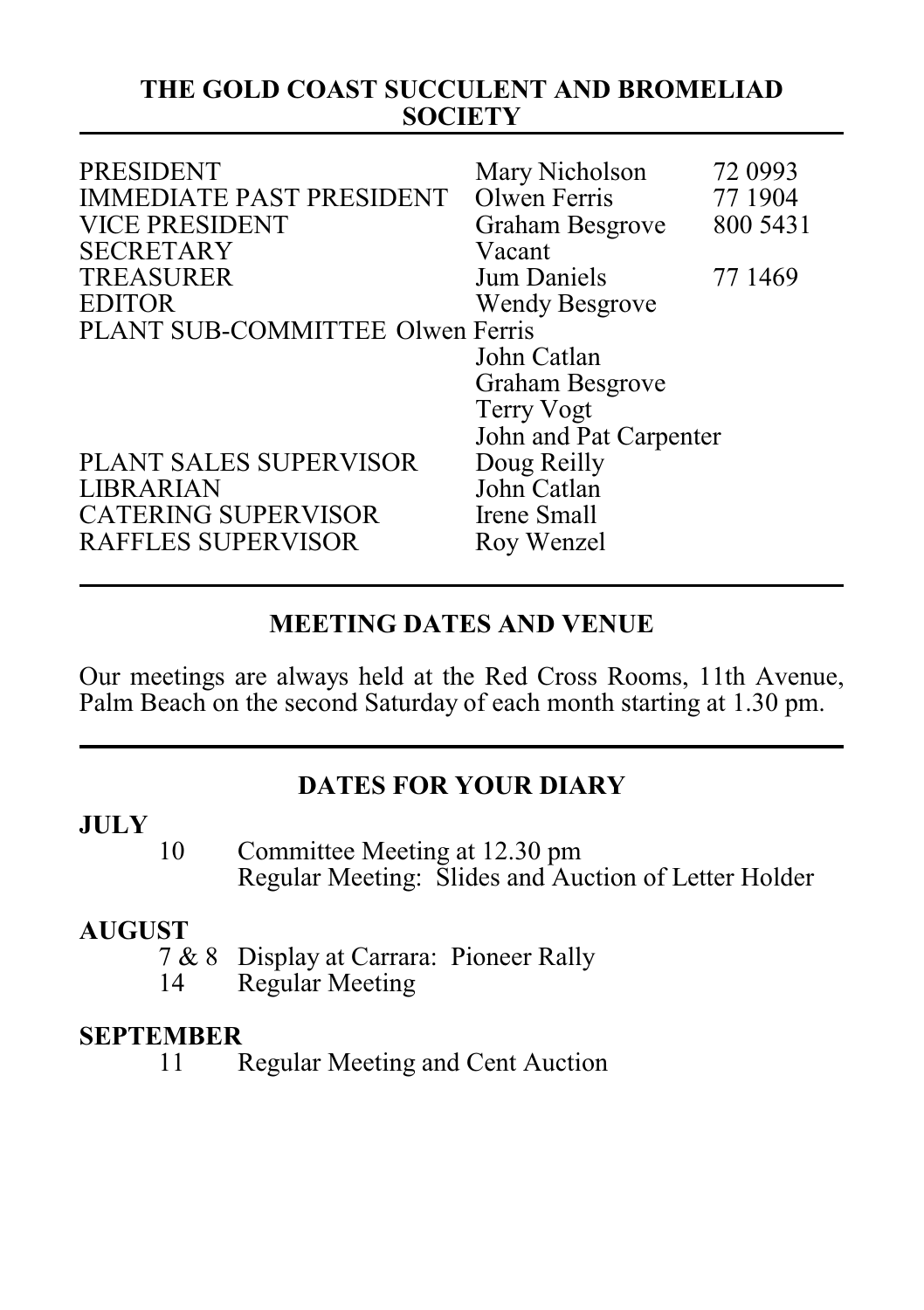#### **DISCLAIMER**

Opinions expressed in the Newsletter are the contributor's own and are not necessarily those of the Committee or the Gold Coast Succulent and Bromeliad Society.

#### **PRESIDENT'S REPORT**

Our June meeting was attended by 22 members and a visitor, Kathleen Henderson from Billinudgel and 17 apologies. We got off to a late start as some of our members attended the Combined Cacti and Bromeliad Show at the Mt Coot-tha Botanic Gardens in Brisbane before the meeting. We had been invited to put on a display there but we had to decline as we had a display at the Gold Coast Rotary Landscape and Garden Fair only the previous weekend.

Our very experienced landscape man, Graham, again did a wonderful job under difficult conditions of erecting an eye-catching display. He had a choice, for a change, of having more plants to choose from than could be used and everybody had plants to take home. Thank you one and all. We have been invited to participate again next year. For the next display we have had the offer of a light which will make the display so much brighter. We did such a good trade on Saturday that calls for help went out Saturday night and by 8.00 am on Sunday the call was answered. A special thank you to those people who went out in the dark and cold for their Society.

The Pioneer Rally set up by the South Coast Restoration Society is to be held on the 7 and 8 August. It was very pleasing to see in one of our free newspapers a piece on Society. Our thanks to our hard-working PR lady, Olwen.

Our day finished with the Cent Auction which went off very well. There is a certain member with royalty in her name who has an uncanny knack of always going home with a truckload of plants. Who could this be? Thank you everybody for supplying plants. Keep up the good work. Our next Cent Auction is in September. Last but not least, a few thank yous that must be said. To Diana Hughes for standing in a Secretary; John Carpenter for stand-in plant salesman; Audrey McAlister for stand-in ticket seller; Mac McAlister for Cent Auction ticket seller; to Peter Ludswici for taking on the Society's sales table; and to John Catlan, Peter and Genny for their excellent handling of the Cent Auction.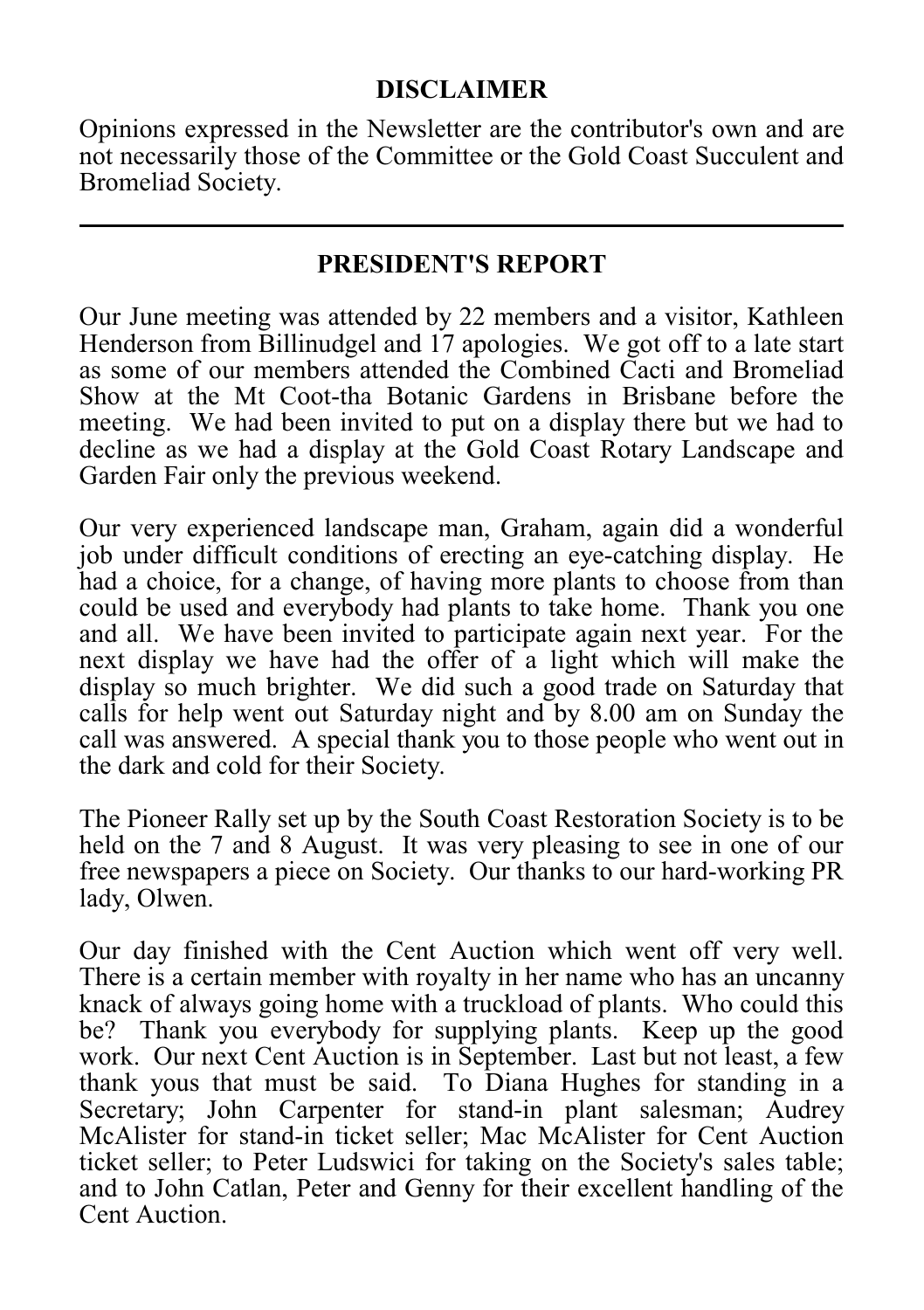There were only a few plants on Show and Tell:

*Vriesea* Natacha *Tillandsia vicentina Tillandsia stricta* Nigra on a branch *Crypthanthus* Coffee Royale on a hollow length of log *Aechmea orlandiana Aechmea recurvata* on a rock *Billbergia x Quesnelia* Clump of *Aechmea Lucky Stripes* in a piece of treefern

On a sadder note, we would like to express our sympathies to Peter Ludswici at the loss of his father.

#### **DISPLAY**

The Pioneer Rally organised by the South Coast Restoration Society will be held at Carrara Sports Complex on 7 and 8 August 1993. Please would you have your plants ready for display and sales. There will be 20% commission, so please price your plants accordingly. We will be in a tent outside in the field with all the others as last year. The time of setting up is not as yet known but please contact Mary or Olwen at a later date.

Mary

#### \ **PLANT SALES**

You can bring in your excess plants for sale at our meetings. They must be healthy plants and be named, if possible. They can be any kind of plant, not just succulents and bromeliads. There is a 10% commission to the Society on all sales.

Please see that you have a tag with your name and the price of the plant attached to each pot. The tags are available through the Society now. Make use of them and make Doug's work easier for him.

#### **WELCOME**

A big welcome to some new members:

Jim and Gwen Kerr.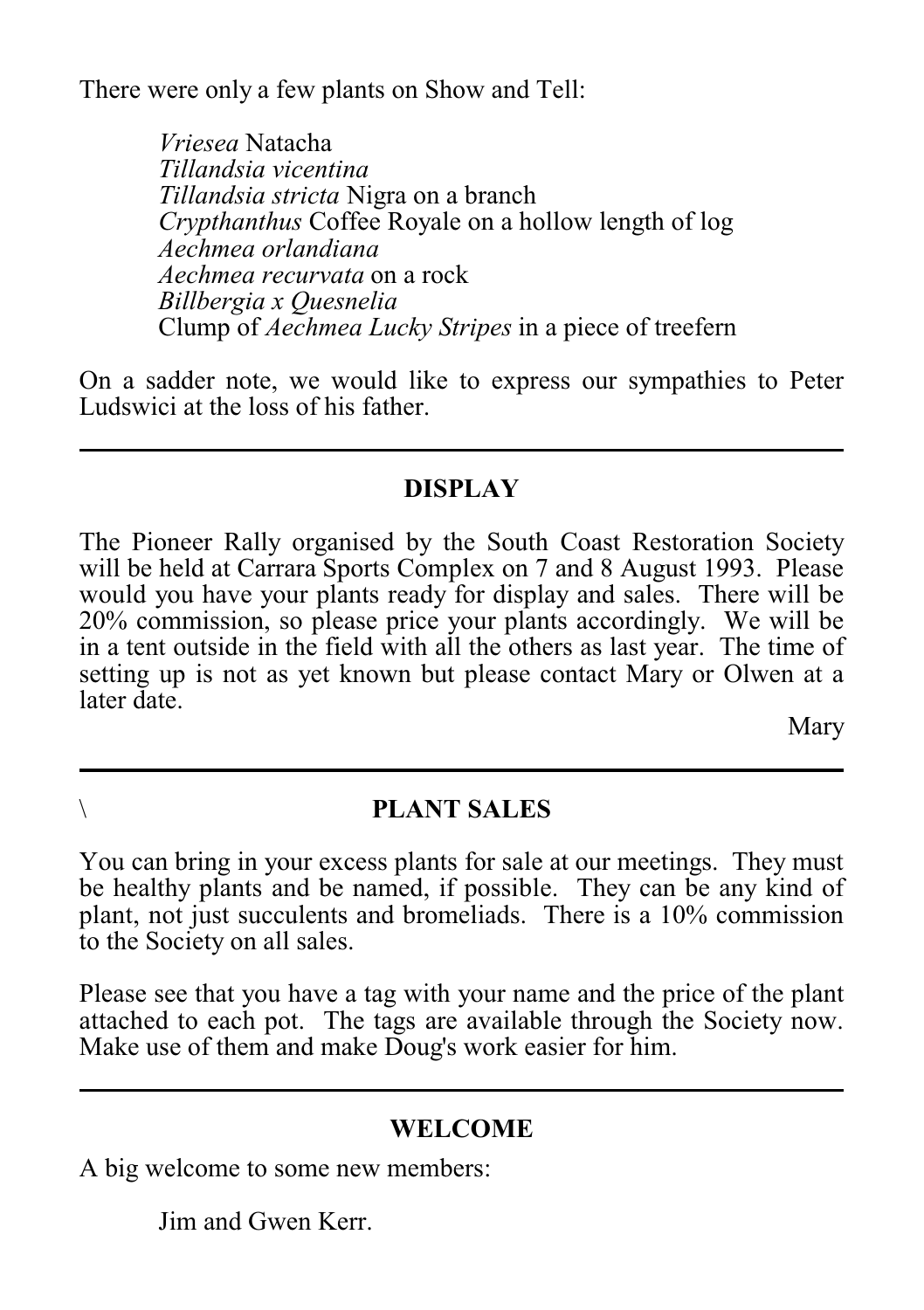#### **ORDINARY RAFFLE**

This is one way of making money for the Society. It is up to all of us to help by bringing in some plant/s when we have extra ones. It doesn't have to be a bromeliad, just something you would like to win yourself. Let us see if we can make this one good continuous raffle.

#### **PHOTOGRAPH APPEAL**

If you have an additional copy of photos of your Bromeliads in bloom, why not donate them to the Society's Library.

The goal is to have a compilation of photos in albums to help with future identification of plants. So bring in those photos, please.

#### **BEHIND THE SCENES**

Before the last meeting began, I went out to see who was arriving and noticed an elderly lady staggering up the footpath. She called to me for help and asked to be taken to a local clinic for an injection for the pain. Just at that moment Cath arrived on the scene and I asked her for help. She took the lady around to the clinic and she was given the pain killer. Then Cath took her home and put her to bed before coming to attend the meeting. Thank you, Cath. We're very proud of you.

Mary

#### **VALE**

It is with extreme sadness that we have to inform members that Tom Alton, a member of our society from Sydney, passed away on 28 June 1993. Tom joined the society in June 1991 while he and his wife, Pat, were visiting with Graham and Wendy during the Queen's Birthday long weekend. Tom was a very active member of the Australian Bromeliad Society and displayed, competed and organised shows. He also served on information panels and contributed with articles for Australian and international societies' newsletters and held a position on that Society's Committee until recent times. As a society, we extend to Pat and her family our sincere condolences.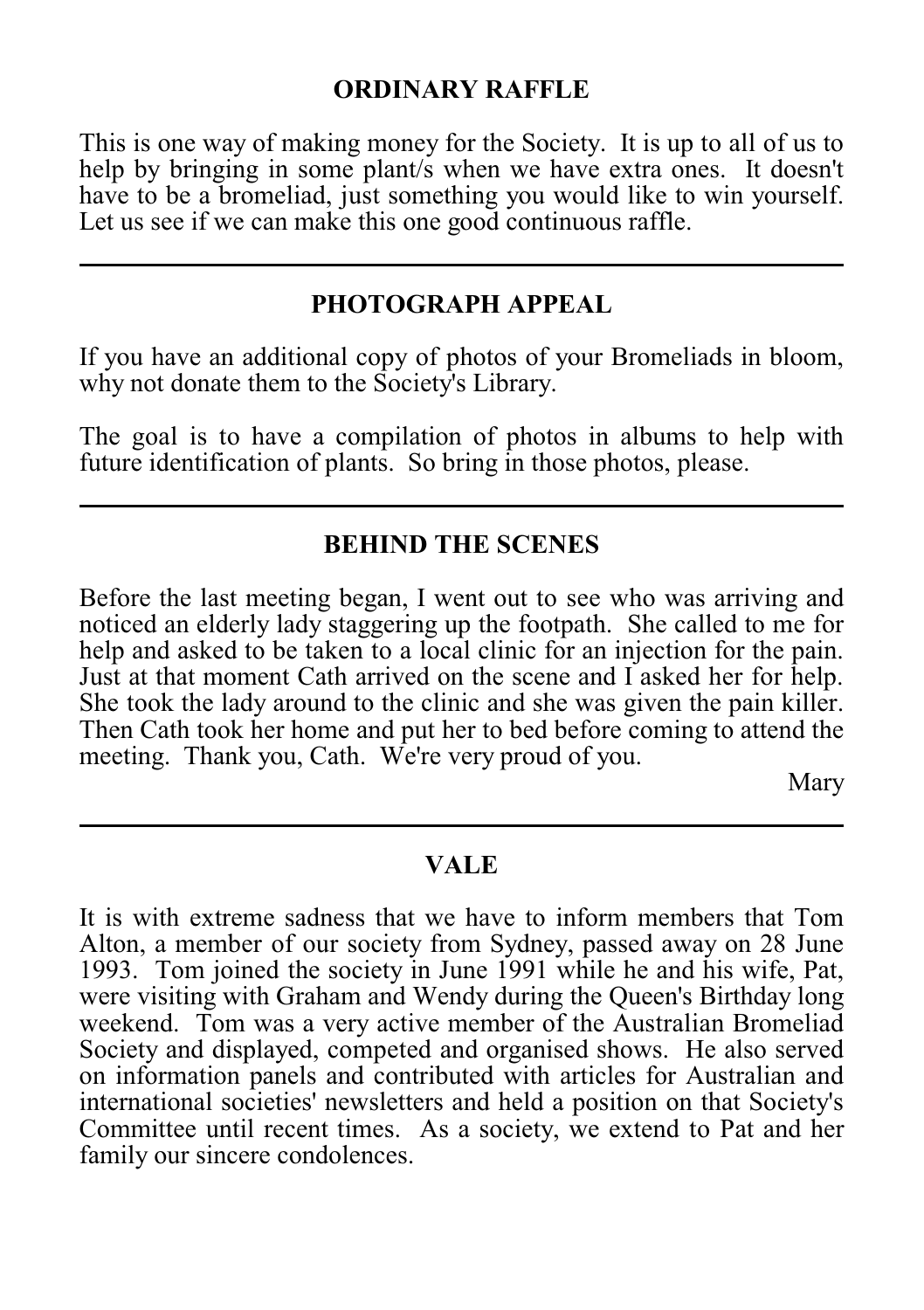#### **QUESTIONS & ANSWERS: Conducted by Derek Butcher**

#### **QUESTION: Why do some bromeliads in my collection never flower?**

#### **ANSWER:**

We do not really know the answer and we all have similar problems. If we could repeat the conditions of the habitat we might expect success but how many hobbyists have such facilities? Experienced growers have reported very long delays and failures with plants that they collected, and they should know all about the original growing conditions. Local climates probably have a great effect on bromeliad flowering. Sometimes local conditions will be more beneficial than the natural. *Puya raimondii*, for example, is believed to take over 100 years to flower in the Bolivian Andes but seeds grown at the Berkeley Botanical Gardens of the University of California reached maturity in 28 years?

You may use carbide, Florel, or even a ripe apple in a bag with your reticent plant but what we are seeking is to have the plant flower on its own under the conditions that we can offer.

Without using artificial stimulants why not think about possible reasons. Has some change created a draft where the air used to be calm? Have you added shade cloth and reduced the amount of sunlight and air circulation? Too much shade can retard flowering as much as too much light. Have you tried moving the plant to another location?

Some plants flower readily only when they have formed a clump such as *Vriesea flammea* likes to do. You may have to know the idiosyncrasies of your plant. some caulescent plants like *Tillandsia edithae* do not like to be forever pointing upwards but prefer to hang down with only the growing tip pointing up.

When your hard-to-flower bromeliad eventually obliges, it is a great thrill, so don't throw that plant away prematurely. Remember that the older the plant the larger the inflorescence. Keep experimenting.

> Reprinted from Journal of The Bromeliad Society *Bromeliad Society Incorporated, May-June 1993*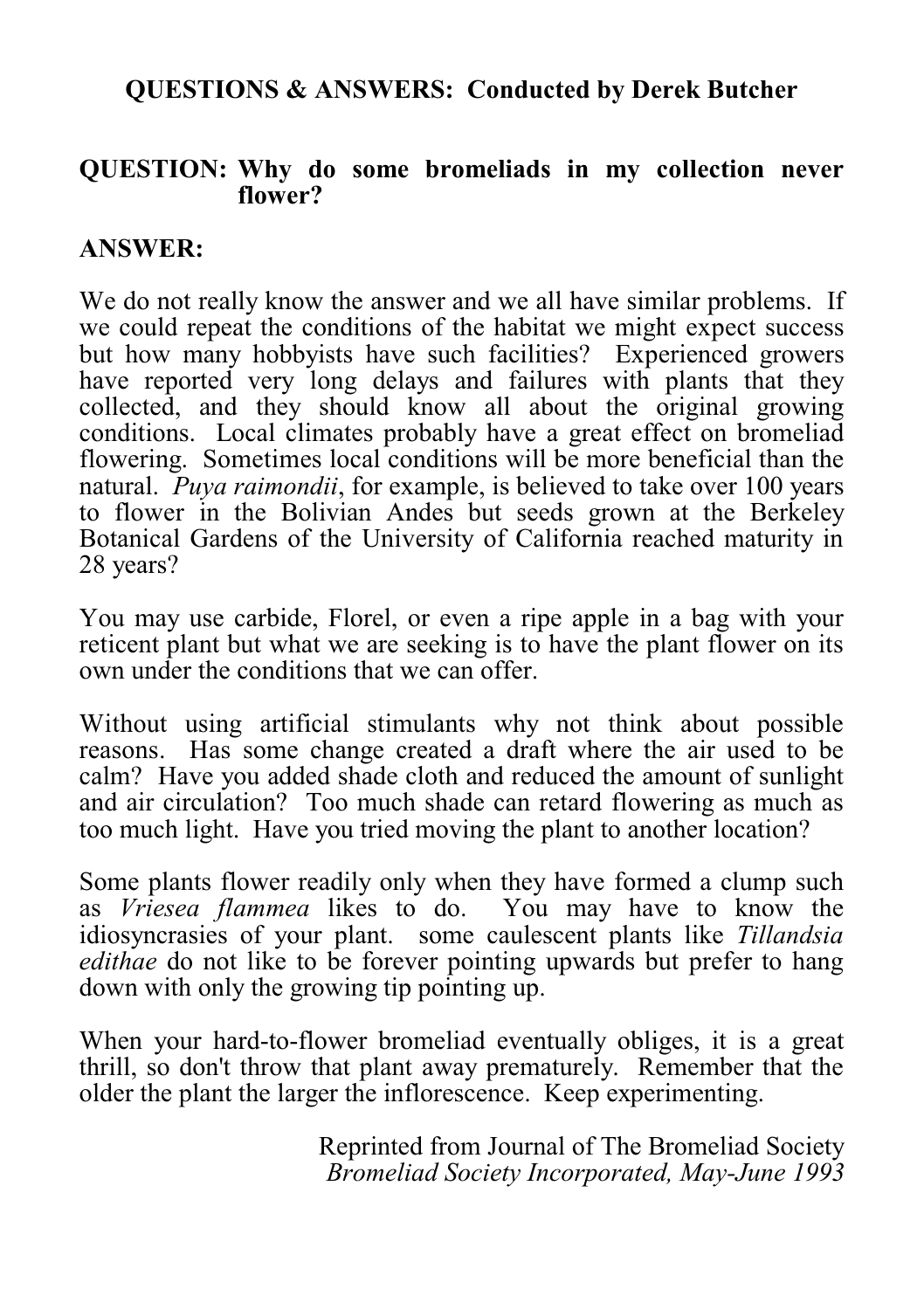#### **FIND-A-WORD**

| A             |               | R V               |                  |                |       |              |              | ENSISANEOMAN        |                |                |              |               |               |
|---------------|---------------|-------------------|------------------|----------------|-------|--------------|--------------|---------------------|----------------|----------------|--------------|---------------|---------------|
| $\mathbf R$   | U             | B                 | $\mathbf{R}$     |                |       |              |              | A C A U D A T A T   |                |                |              | H             | $\Omega$      |
| G             | $\mathcal{C}$ | L                 | $\mathbf{A}$     | $\mathbf{P}$   |       |              |              | S L O W T           | S              | E              | $\mathbf{I}$ | S             | L             |
| E             | U             | $\mathbf I$       | $\mathbf{P}$     | A              |       |              |              | R B Y U I           | G C            |                | $\mathbf{L}$ | $\mathbf U$   | Y             |
| N             | S             | $X_{\mathcal{C}}$ | N                | A              |       |              |              | R I O V E           | $\mathbf R$    | H              | L            | T             | T             |
| T             | $\mathbf{P}$  | $\mathbf{A}$      |                  | T A R          |       |              |              | D E E P             | $\overline{O}$ | M              | A            | $\mathbf{A}$  | $\mathcal{C}$ |
| E             | N             | S                 |                  |                |       |              |              | V I C A L Y X W     |                | E              | N            | E             | $\mathbf{A}$  |
| A             | A             | B                 |                  | $I \cup L$     |       | $\mathbf{B}$ |              | E R G I             |                | $\mathbf{A}$   | D            | T             | D             |
| A             | N             | E                 | S                |                |       |              |              | EI A P E X T        |                | $\mathbf{I}$   | S            | $\mathcal{C}$ | $\Omega$      |
| T             | U             | $\mathbb{R}$      | U                |                |       | N E N        | $\mathbf{B}$ |                     | R A C T        |                | $\mathbf{I}$ | $\mathbf{A}$  | $\mathbf R$   |
| A             | S             | T                 | N                | $\overline{S}$ | $I-I$ |              | D            |                     | N O M I        |                | $\mathbf{A}$ | R             | H             |
| N             | E             | W                 | $E$ $\mathbf{E}$ |                | $T-I$ |              |              | I W O               | W              | $\overline{O}$ | G            | B             | $\mathbf T$   |
| R             | B             | $\mathbf I$       |                  | $G$ U          |       |              |              | N R E X D E         |                | $\mathbf{L}$   | $\mathbf{A}$ | X             | $\mathbf Y$   |
| $\mathcal{O}$ | $\mathbf R$   | E                 | D                |                |       |              |              | $\oint A N A I N O$ |                | $\mathbf{B}$   | $\mathbf{I}$ | $\mathbf{L}$  | $\mathbf R$   |
| V             | $\mathbf{J}$  | U                 | N                | $\mathcal{C}$  | E     |              | $A$ I        | $\mathbf{R}$        | $E$ S          | S              | $\mathbf{A}$ | L             | E             |

| Amoena   | Billbergia        | Deep            | Lasseri      | Rubra       |
|----------|-------------------|-----------------|--------------|-------------|
| Aechmea  | <b>Bract</b>      | Erythrodactylon | <b>Nanus</b> | Red         |
| Albida   | Big               | End             | Neo          | Raimondii   |
| Argentea | <b>Bracteatus</b> | Genus           | <b>New</b>   | Slow        |
| Arvensis | Bert              | It.             | Ornata       | <b>Star</b> |
| Apex     | Carinata          | Juncea          | Over         | Ti          |
| Ananas   | Caudata           | Liboniana       | Out          | Tillandsia  |
| Axil     | Cusp              | Lax             | Quesnelia    | Var         |
| Ant      | Calyx             | Laevis          | Rex          | Vriesea     |
|          |                   |                 |              | Wow         |

Cross off words across, up, down, diagonal or backwards. If done correctly a message of 12 letters remains. What is it. Some letters are used more than once. Answer next month.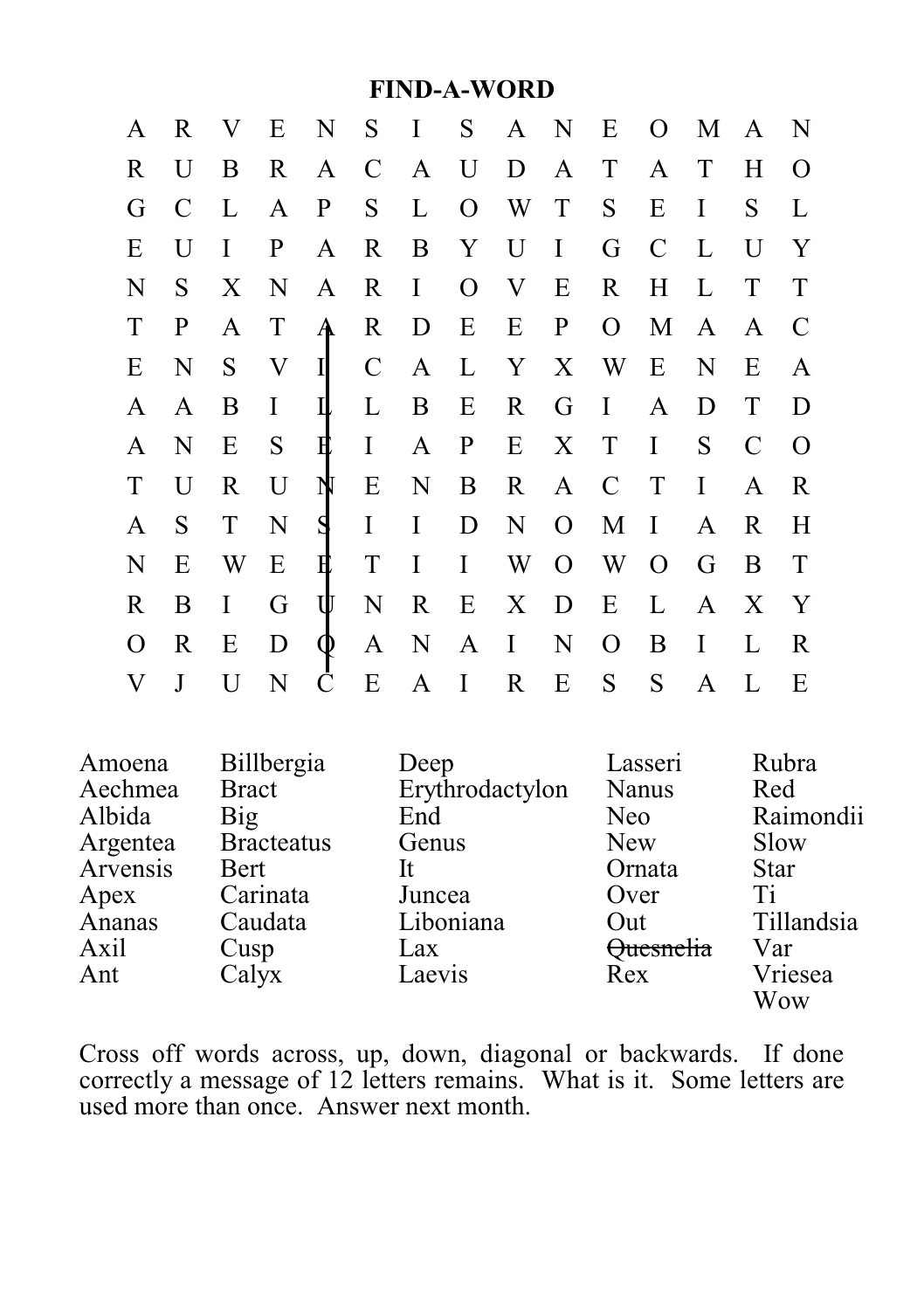#### **OUR INVOLVEMENT AND EXPERIENCE WITH BROMELIADS**

Alastair (Mac) and Audrey McAlister

Our interest in Bromeliads first started in 1976 when visiting New Zealand and were fascinated by *Vriesea carinata* in a glasshouse in Auckland. Prior to that we had *Billbergia pyramidalis* (then commonly known as the "Pineapple Lily" or "Flaming Torch") in our garden and we had consumed many delicious juicy pineapples (*Ananus comosus*) without knowing the Bromeliad connections.

Subsequent to our visit to the land of the long white cloud, we endeavoured to buy some similar plants here, but this proved to be more difficult than we expected. However, out interest didn't wane and the purchase of two small books, "Bromeliads for Modern Living" and "Bromeliads and Orchids" gave us some interesting reading and more knowledge.

"Bromeliads for Modern Living" was printed in the USA in 1977 and part of the introduction included a section on "What's a Bromeliad" and this commenced with the sentence "Bromeliads as a group are not well known because they are relatively recent introductions to plant culture". Realising that the plants were native to tropical America and grew in the wild from southern United States to deep into South America we didn't expect to find them in great abundance in Australia.

We did, however, always call at nurseries on our travels and enquire about Bromeliads and mostly received the reply that they would only be found in a specialist nursery but we could never find such a place. The few plants we did manage to purchase in the early days of our collection were mostly unnamed or tagged with the word "Bromeliad" and were costly compared with current prices. During a visit to the Brisbane Exhibition in the late 1970s, we sighted some *Vrieseas* in the Bromeliad Society of Queensland display and whilst talking to the lady in control of the display we mentioned that we would like to be able to buy some similar plants. Her reply was, "So would I".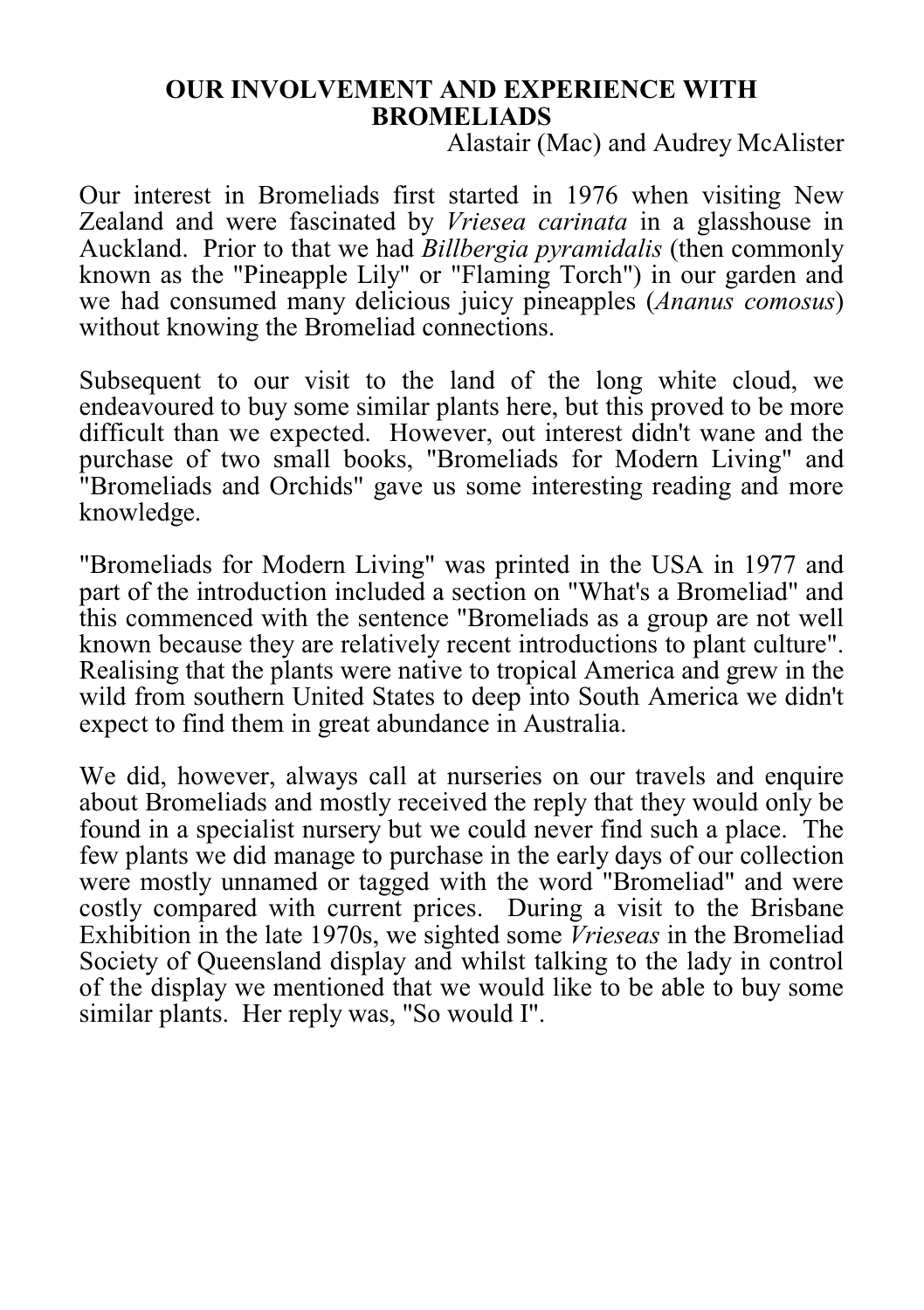We eventually placed a notice in the Ipswich daily paper "Queensland Times" asking if any locals were interested in growing Bromeliads and from that notice we received a few phone calls which led to the formation of the Ipswich Bromeliad Society in about 1980. We subsequently joined the Queensland Society, Australian Society and American Society but currently are members only of Queensland and Gold Coast Societies.

Attending monthly meetings in Ipswich and Brisbane enabled us to enlarge our collection of plants and also gain more knowledge by listening to the experts and by the purchase of more books on the subject.

There haven't been too many worrying problems in our years of growing Bromeliads but we recall one instance that greatly concerned us in the winter of 1983 when we added plastic to the walls of our shad house in Ipswich to keep out the cold winter winds and by doing so, air circulation was reduced and a fungal problem developed in the *Vrieseas*. Several plants toppled out of pots after rotting at the base and a check of other plants showed similar symptoms developing, so Audrey took a chance and cut the tops off above the rotting section, dusted them with Lane's Cutting Powder and the placed them in fresh mixture. Twelve months later they were firm in the pots and showed no sign of rot.

Plants that were rare and costly some fifteen years ago are now more readily available at reasonable prices for society members starting a collection.

We are still learning and don't profess to have a great knowledge but we do know that the Gold Coast Society is very fortunate in having many knowledgeable members who are always willing to pass on their vast experience in many years of growing these interesting plants.

It has been said that to fall in love with Bromeliads is to enjoy a lifelong romance.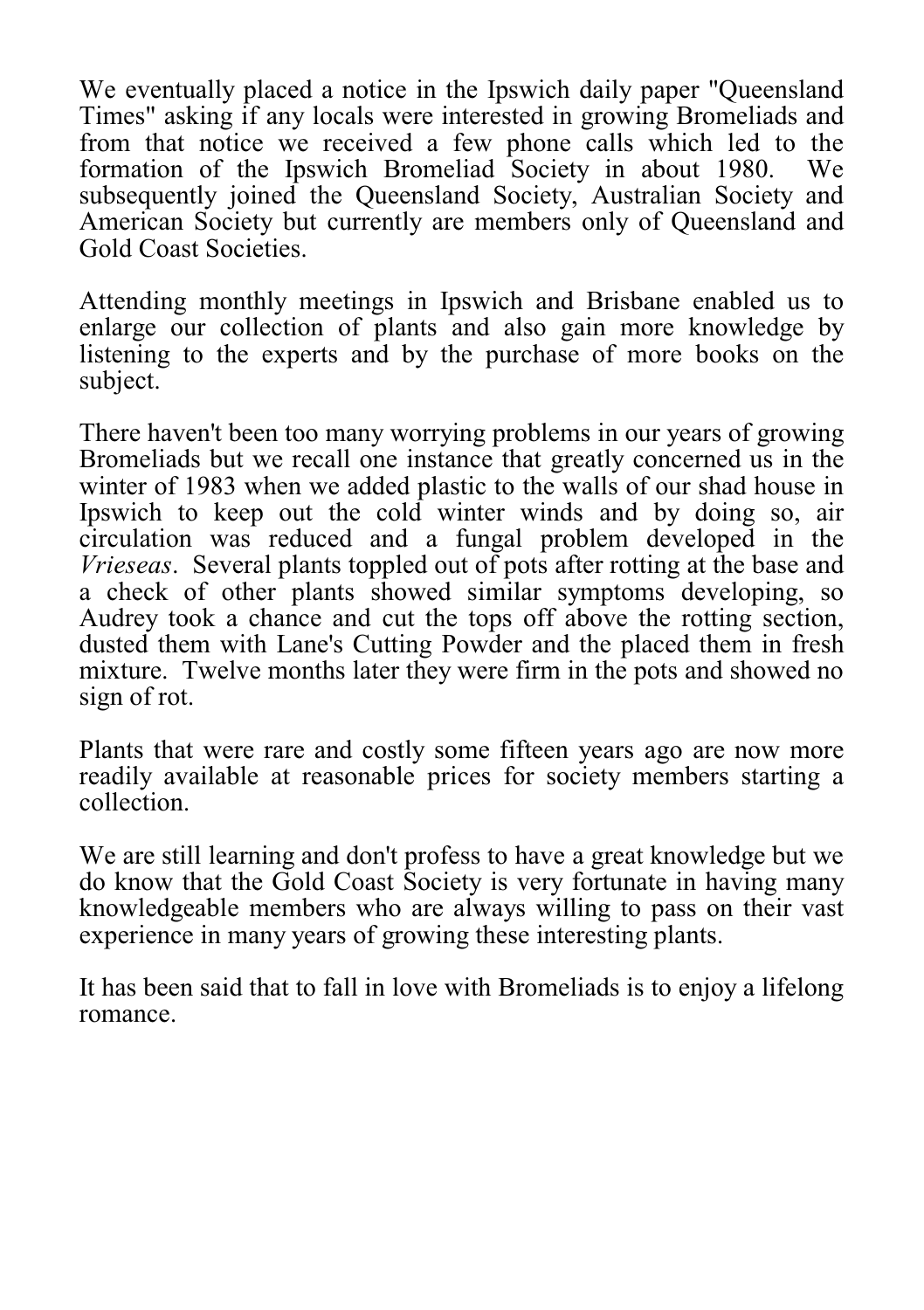#### **REPOTTING AND POTTING ON**

When a plant outgrows its container, the question arises as to whether the plant should be repotted or potted on. The first action is to gently tap the plant out of the pot and inspect the roots and potting mixture. The ideal situation is where the potting mixture is fresh and well aerated, with no breakdown with all the mixture held by a network of fine roots with white tips. This indicates that all is well and the plant can be potted on.

If these conditions are not found, then a closer inspection is required. If the roots have not filled the pot, then check the size of the pot, quality of the potting mixture and the watering programme. If the roots have no white tips, this indicates no active growth. In this case, the grower should check for insect pests (mealy bug or symphylids), broken down potting mixture or unsuitable watering schedule. If the potting mixture has broken down causing waterlogging and loss of aeration, then check the composition of the mixture and the time in use.

In any of these latter instances, repotting of the plant is required. This involves washing the old mixture away from the roots, trimming away any dead roots and working fresh mixture between the healthy roots. This will cause some shock to the plant, but in the long run will be more beneficial than not doing anything.

Where potting on is appropriate, this involves putting the plant with the root ball undisturbed into a larger pot and filling in the extra space with fresh potting mixture. Disturbance to the plant is minimal, and growth usually proceeds uninterrupted.

> Peter Paroz *Reprinted from* Bromeliaceae *Bromeliad Society of Queensland, November-December 1986*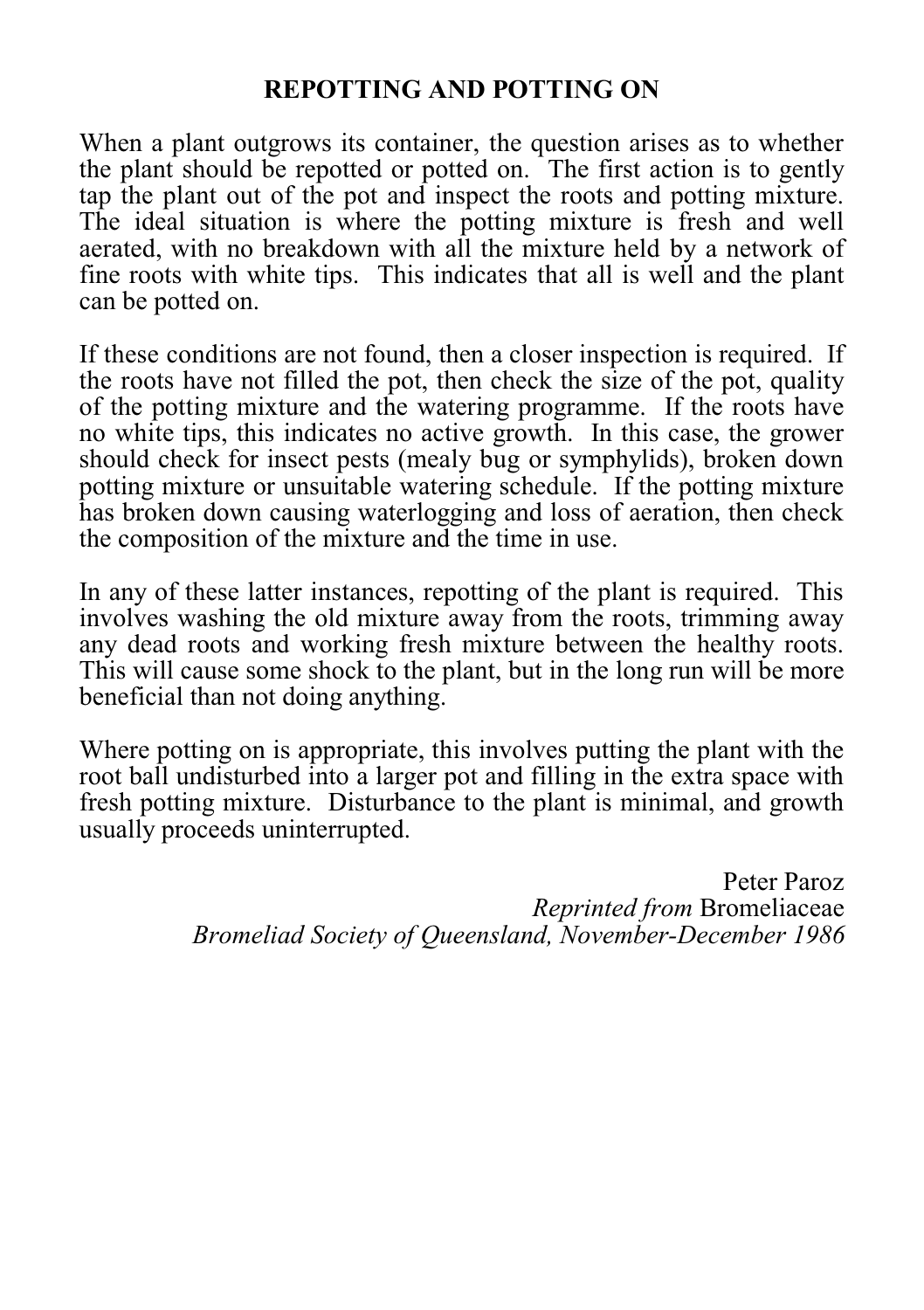#### **QUESTION & ANSWERS: Conducted by Kathy Dorr**

#### **QUESTION: Are bromeliads parasites? What is the difference between a parasite and an epiphyte?**

#### **ANSWER:**

Webster says: "Parasite - a plant or animal that lives on or within another organism, from which it derives sustenance or protection without making compensation."

"Epiphyte - a nonparasitic plant that grows on another plant but gets its nourishment from the air, as certain orchids, mosses, and lichens; air plant."

Bromeliads manufacture their own food and only use the plant or tree for attaching themselves.

#### **QUESTION: What bromeliads would you suggest for long-lasting, colourful inflorescences?**

#### **ANSWER:**

For a striking inflorescence that will last (usually) a minimum of six months and sometimes longer, I suggest the following: *Aechmea fasciata, A.* Foster's Favorite, *A. fulgens* var. *discolor, A. miniata, Tillandsia lindenii, Vriesea splendens* and *V. x mariae*, to name a few.

> Reprinted from Journal of The Bromeliad Society *Bromeliad Society Incorporated, May-June 1990*

#### **TIPS FROM A NON-GROWER**

If you have a problem with insects, a piece of mothball in the pot will shift the bugs by nightfall. Place a few mothballs in the corner of your bushhouse. They are cheap and safe and stop insect problems.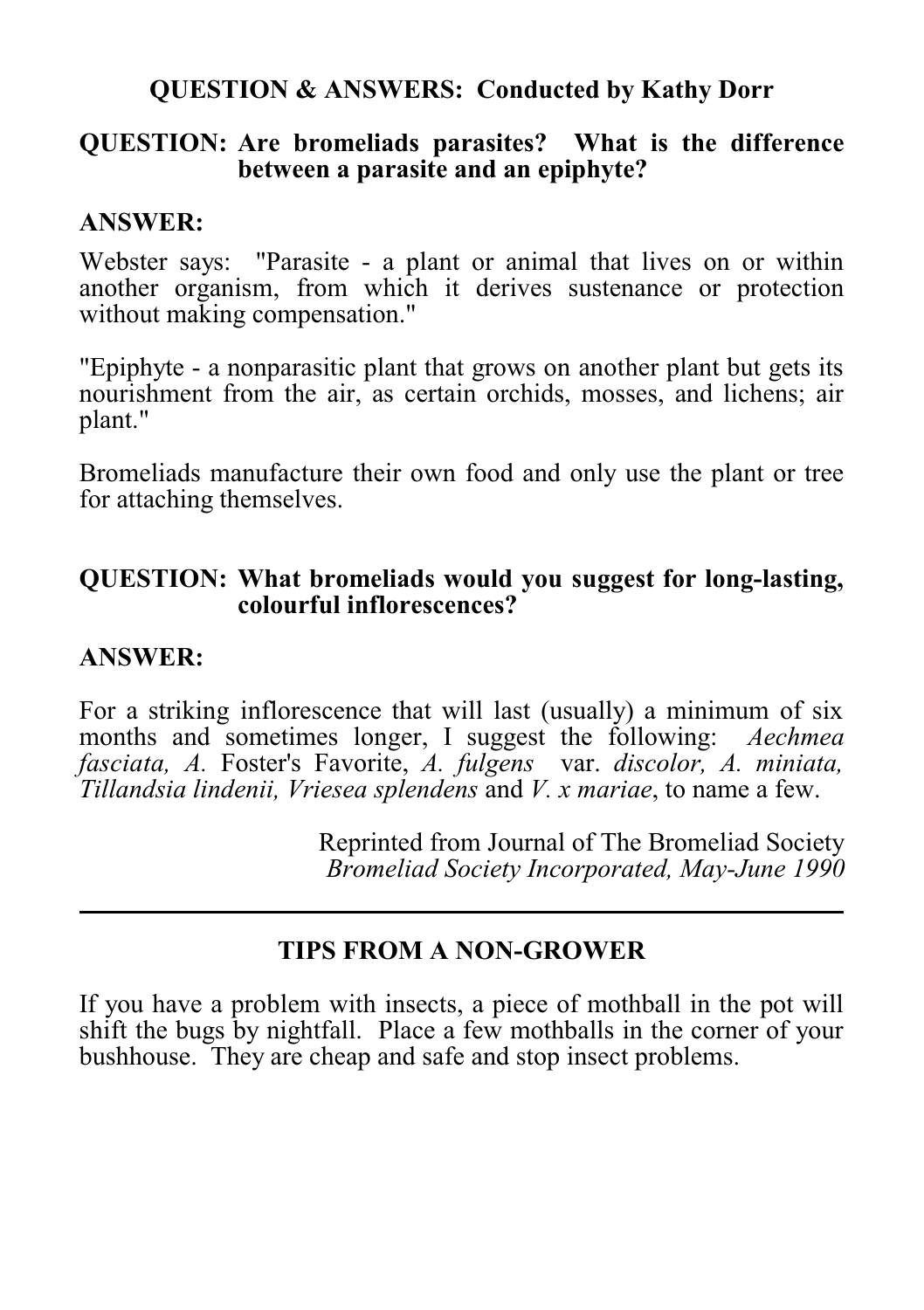#### **!! CONGRATULATIONS !!**

Happy Birthday to Hazel Hertzog and Also belated Happy Birthday to Graham Besgrove.



Happy 33rd Wedding Anniversary to Mary and Athol Nicholson.

If you would like to have a birthday message put in the Newsletter, please just let us know. You don't have to tell us the year. This is your newsletter, make use of it.

#### **LIBRARY BOOKS**

Library books are available on loan for one (1) month only. Please return them so someone else can take the book out.

We are trying to build up our Library. The money raised by a cent auction in March will be of great use for this purpose. John is trying to get the old magazines together in folders as many of you are asking about them. They will soon be in the Library for your use.

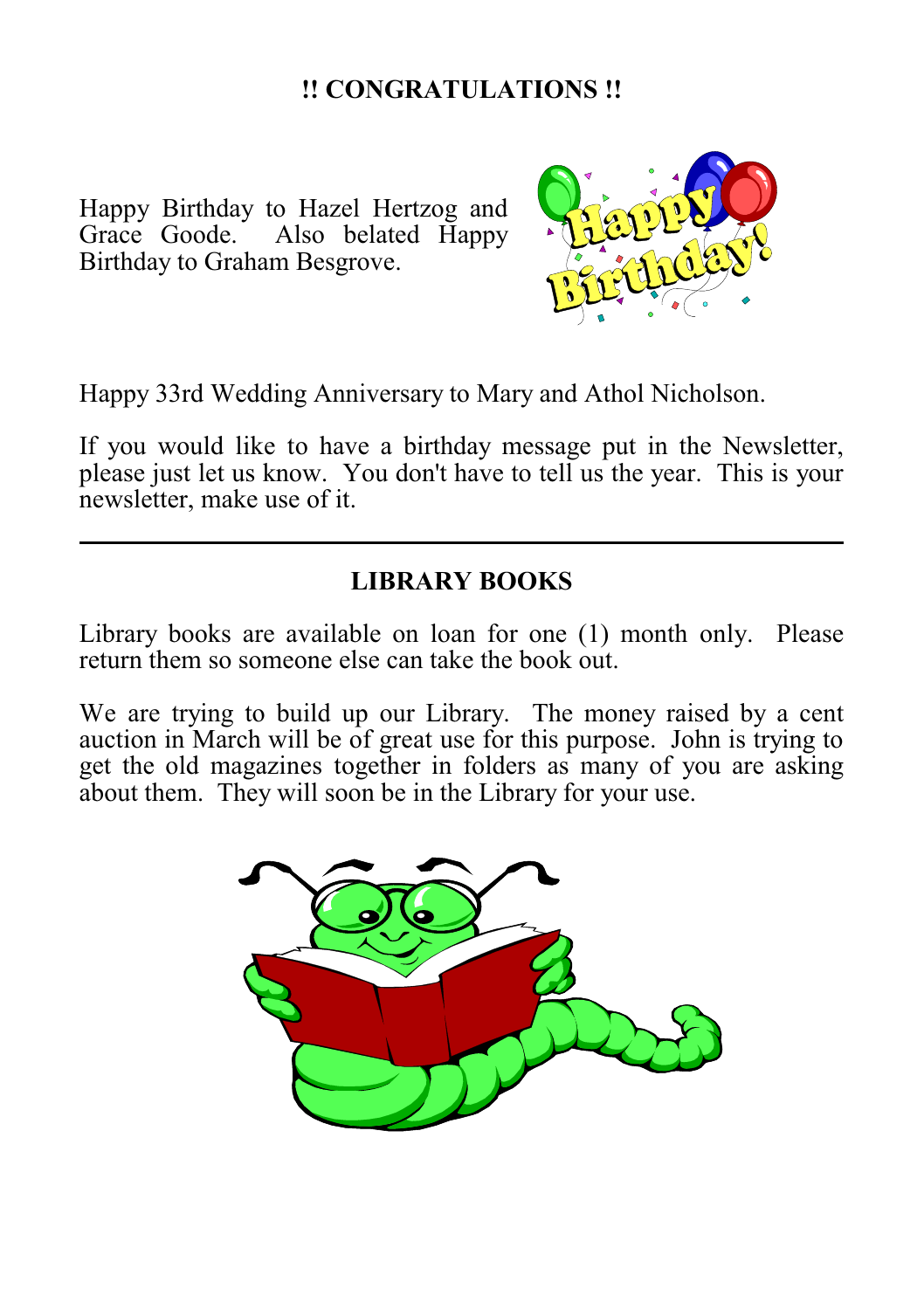#### **SUBSCRIPTIONS**

Subscriptions are due in October of each year. If you require postage of your newsletters, please forward 11 (eleven) current-price stamps.

> Family - \$6.00 Single - \$4.00

#### **PLANT ROSTER**

We are now operating a roster to share the responsibility of bringing in plants for the Lucky Door Prize and the Special Raffle. If anyone other than the people rostered for that month would like to donate a plant, please feel free to do so. The plants do not have to be succulents or bromeliads.

#### **AUGUST**

| Lucky Door Prize: | Barry Hertzog                             |
|-------------------|-------------------------------------------|
| Special Raffle:   | Phyllis King, Rolly Reilly, Mac McAlister |

#### **SEPTEMBER**

| Lucky Door Prize: | Phyllis Hobbs                   |
|-------------------|---------------------------------|
| Special Raffle:   | Wendy Besgrove, Clarrie Morrow, |
|                   | Diana Hughes                    |

If you are unable to attend the meeting, either get the plant to someone to take it in for you or swap with someone else.

#### **CENT AUCTION**

It was wonderful how much fun can be had by our Cent Auction every March, June and September. If members keep brining in several plants each to be placed in groups the responsibility will be less of just the same few. The building up of our Library is the aim of the Cent Auction. Please remember to retain No. 1 ticket for the draw.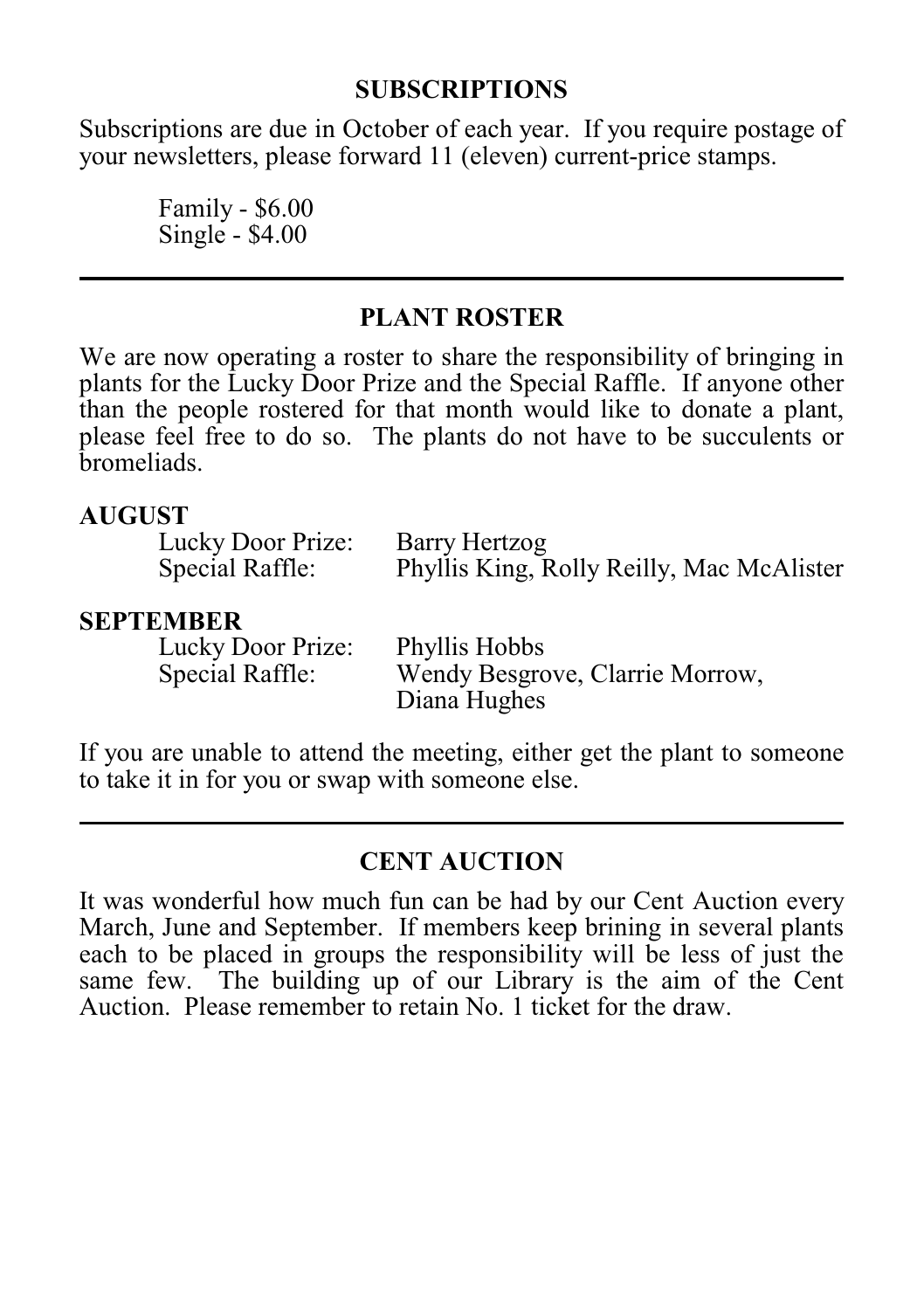#### **THOUGHT FOR THE MONTH**

*Flattery is telling other people exactly what they think of themselves.*

*WGP*

#### **WANTED URGENTLY**

Could you please get pen to paper and write us a story, long or short on how you began collecting bromeliads, or your first attempt to grow bromeliads, or even the way you grow your favourite bromeliads.

There are many members who have a long distance to come to meetings so this is one way you can participate. This is your Newsletter. Let's try to make it better.

#### **AECHMEA FOSTERS CHANT: AN OLDER BUT A GOODIE**

A Grace Goode hybrid *A. chantinii x A. fosteriana*. There appears to be two clones - a green form with its shape leaning towards *A. fosteriana*. This plant flowered for me in 1992. It is not a spectacular flower and is probably why it has fallen from favour.

The second clone has characteristic black lines 0.5mm on the surface of the leaf running length-ways contrasting with the silver green of the leaf. It is very attractive.

Under magnification it would appear as if a line of cells on the surface of the leaf (epidermis) is missing and the cells under the surface (parenchyma) because of exposure to light have acquired red (melanic) colouring.

> John and Genny Mango Mansion 4208